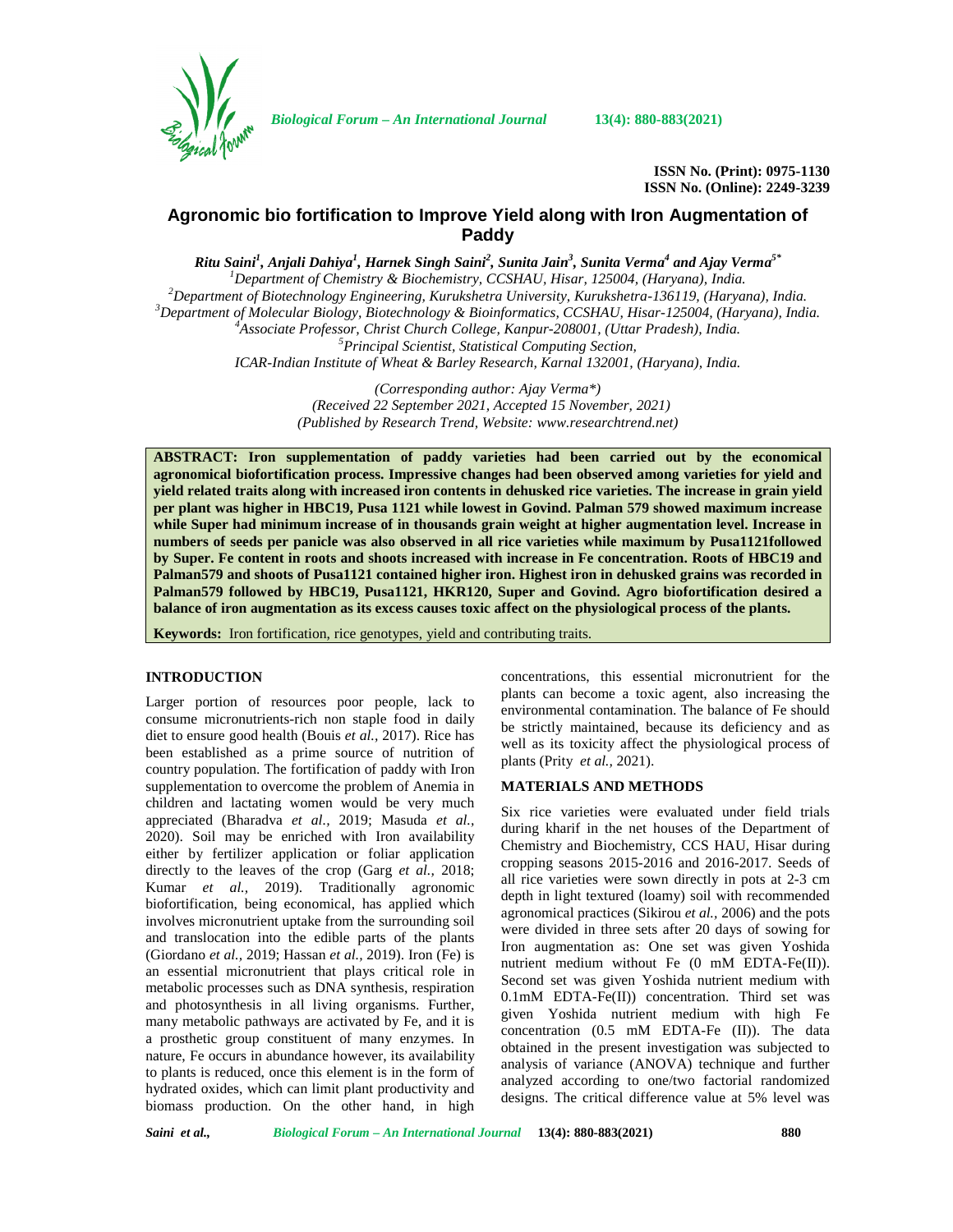used for making comparison among various rice varieties grown under different iron treatments.

## **RESULTS AND DISCUSSION**

# **Analysis of yield and contributing traits**

ANOVA analysis had observed highly significant variations among the estimated values among genotypes as well as for doses of iron supplementation (Jalal *et al.,* 2020). Pair wise comparison expressed differences by superscripts on mean values (Shi *et al.,* 2016). The height of rice plants ranged significantly from 68.82 (Govind) to 108.76 cm (HBC19) under control conditions (Table 1). At 0.1 mM Fe treatment, plant height increased in all the six rice varieties by 3.25% (Super) to 13.51% (HBC19). Noticeably, at high Fe concentration (0.5 mM), fall in plant height was recorded in all six rice varieties. Maximum height had enhanced for HBC19 followed by Super & HKR120.

As depicted in Table 2, effective number of tillers per plant ranged from 10.00 (Pusa1121) to 19.17 (HBC19) under control conditions. In rice plants grown under 0.1 mM Fe treatment, number of tillers increased; HKR120 displayed a maximum increase of 18.33% followed by Govind (18.00%), Super (15.77%), Pusa1121 (14.47%), HBC19 (15.08%) (24.07%) and Palman579 (14.50%). At high (0.5 mM) Fe treatment, effective number of tillers per plant were less than that at 0.1 mM Fe and it ranged between 14.13 (Palman579) and 17.63 (HKR120). Overall mean values favoured the HBC19genotypes followed by Govind & Pusa1121 for more number of tillers.

Similar to plant height, the panicles' length of all the six rice varieties increased significantly at 0.1 mM Fe treatment, however, rice varieties showed reduction in panicles length at 0.5 mM Fe treatment in comparison to 0.1 mM Fe (Table 3). Under control (no additional iron in soil) conditions, the length of panicles ranged from 25.45 (Palman579) to 27.67 cm (HBC19). At 0.1 mM Fe treatment, maximum increase in panicle length was observed in HBC19 (11.75%) while least increase was recorded in Super (7.03%). At high (0.5 mM) Fe treatment, increase of 9.17%, 10.19%, 9.16%, 12.62% and 6.02% in panicle length was observed in Pusa1121, HBC19, HKR120, Palman579 and Super, respectively whereas increase of only 5.21% was observed in Govind. Genotype Super followed by Pusa1121 & HKR120 for mean values of panicle length.

| Genotype               | 0 <sub>m</sub> M<br>$EDTA-Fe(II)$ | 0.1 <sub>m</sub> M<br>$EDTA-Fe(II)$ | 0.5 <sub>m</sub> M<br>$EDTA-Fe(II)$ | Mean                |
|------------------------|-----------------------------------|-------------------------------------|-------------------------------------|---------------------|
| Govind                 | 68.82                             | 72.73                               | 71.30                               | 70.94 <sup>1</sup>  |
| Super                  | 95.37                             | 98.47                               | 97.41                               | 97.08 $b$           |
| <b>HKR120</b>          | 89.24                             | 96.19                               | 94.09                               | 93.17 $\degree$     |
| Pusa1121               | 81.69                             | 92.64                               | 89.27                               | 87.86 <sup>d</sup>  |
| HBC19                  | 108.76                            | 123.45                              | 117.38                              | 116.53 <sup>a</sup> |
| Palman                 | 70.82                             | 76.09                               | 75.96                               | 74.28 <sup>e</sup>  |
| Mean                   | $85.78$ $\degree$                 | 93.26 <sup>a</sup>                  | 90.90 $^{\rm b}$                    |                     |
| CD at 5% for Genotypes | 1.18                              |                                     |                                     |                     |
| CD at 5% for EDTA      | 0.83                              |                                     |                                     |                     |

**Table 1: Plant height of genotypes vis-à-vis EDTA application.**

| Table 2: Effective number of tillers of genotypes vis-à-vis EDTA application. |
|-------------------------------------------------------------------------------|
|                                                                               |

| Genotype               | 0 <sub>m</sub> M<br>$EDTA-Fe(II)$ | 0.1 <sub>m</sub> M<br>$EDTA-Fe(II)$ | 0.5 <sub>m</sub> M<br>$EDTA-Fe(II)$ | Mean               |
|------------------------|-----------------------------------|-------------------------------------|-------------------------------------|--------------------|
| Govind                 | 18.00                             | 20.58                               | 16.25                               | 18.27 <sup>b</sup> |
| Super                  | 11.67                             | 14.17                               | 13.17                               | 13.0 <sup>d</sup>  |
| <b>HKR120</b>          | 12.75                             | 16.33                               | 14.42                               | 14.5 <sup>c</sup>  |
| Pusa1121               | 10.00                             | 15.17                               | 11.50                               | 12.22 <sup>e</sup> |
| HBC19                  | 19.17                             | 23.08                               | 20.42                               | 20.88 <sup>a</sup> |
| Palman                 | 10.25                             | 13.50                               | 11.92                               | 11.88 <sup>1</sup> |
| Mean                   | $13.63$ $\degree$                 | 17.13 <sup>a</sup>                  | 14.61 <sup>b</sup>                  |                    |
| CD at 5% for Genotypes | 1.00                              |                                     |                                     |                    |
| CD at 5% for EDTA      | 0.71                              |                                     |                                     |                    |

**Table 3: Panicle length (cm) of genotypes vis-à-vis EDTA application.**

| Genotype               | 0 <sub>m</sub> M<br>$EDTA-Fe(II)$ | 0.1 <sub>m</sub> M<br>$EDTA-Fe(II)$ | 0.5 <sub>m</sub> M<br>$EDTA-Fe(II)$ | Mean                 |
|------------------------|-----------------------------------|-------------------------------------|-------------------------------------|----------------------|
| Govind                 | 55.58                             | 59.67                               | 57.92                               | $57.72$ <sup>d</sup> |
| Super                  | 67.08                             | 72.92                               | 71.08                               | 70.36 <sup>a</sup>   |
| <b>HKR120</b>          | 59.83                             | 65.33                               | 64.50                               | $63.22$ c            |
| Pusa1121               | 62.08                             | 69.75                               | 67.67                               | $66.5^{b}$           |
| HBC19                  | 47.67                             | 54.42                               | 51.92                               | 51.33 <sup>e</sup>   |
| Palman                 | 42.83                             | 47.33                               | 45.67                               | $45.27$ <sup>t</sup> |
| Mean                   | 55.84 °                           | 61.56 <sup>a</sup>                  | 59.79 $b$                           |                      |
| CD at 5% for Genotypes | 1.03                              |                                     |                                     |                      |
| CD at 5% for EDTA      | 0.73                              |                                     |                                     |                      |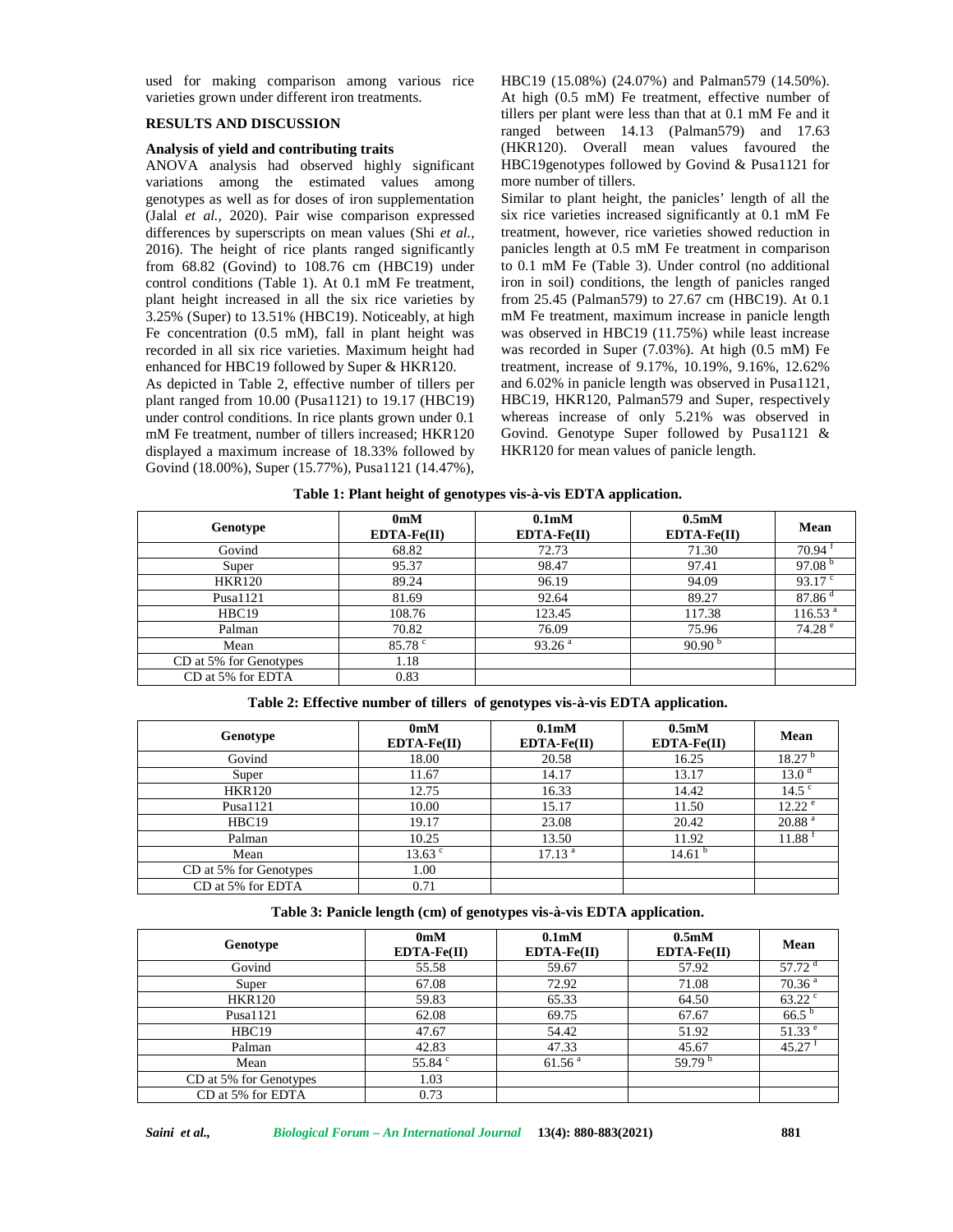Thousands grain weight increased significantly in all the rice varieties both at 0.1 and 0.5 mM Fe treatments as compared to control application (Table 4). In control, 1000- grain weight (g) varied from 18.95 (Palman579) to 27.71 (HKR120). At 0.1 mM Fe, increase in 1000 grain weight was recorded in HBC19 (13.80%), Palman579 (13.04%), Pusa1121 (11.39%), HKR120

(8.21%), Govind (9.37%) and Super (8.63%). At 0.5 mM Fe, Palman579 showed maximum increase of 8.68% while Super had minimum increase of 2.44% in 1000 grain weight. Maximum overall average values pointed towards Govind followed by Pusa1121 & HKR120 for thousands grain weight (Yadav *et al.,* 2016).

| Genotype               | 0 <sub>m</sub> M<br>$EDTA-Fe(II)$ | 0.1 <sub>m</sub> M<br>$EDTA-Fe(II)$ | 0.5 <sub>m</sub> M<br>$EDTA-Fe(II)$ | Mean               |
|------------------------|-----------------------------------|-------------------------------------|-------------------------------------|--------------------|
| Govind                 | 23.30                             | 25.95                               | 24.56                               | 24.60 <sup>a</sup> |
| Super                  | 19.38                             | 21.43                               | 20.89                               | $20.56^{\circ}$    |
| <b>HKR120</b>          | 19.59                             | 22.46                               | 21.11                               | 21.05 <sup>d</sup> |
| Pusa1121               | 19.81                             | 24.70                               | 23.01                               | 22.50 <sup>b</sup> |
| HBC19                  | 17.65                             | 23.44                               | 21.27                               | $20.78$ $\degree$  |
| Palman                 | 16.79                             | 21.63                               | 18.83                               | 19.08              |
| Mean                   | $19.41$ $\degree$                 | 23.27 <sup>a</sup>                  | 21.60 <sup>b</sup>                  |                    |
| CD at 5% for Genotypes | 1.01                              |                                     |                                     |                    |
| CD at 5% for EDTA      | 0.71                              |                                     |                                     |                    |

As shown in Table 5, the number of grains/panicle at 0.1 mM and 0.5 mM Fe treatments invariably increased in all the six rice varieties compared to control conditions (no additional Fe in soil). The number of grains/panicle varied from 54.00 (Palman579) to 66.62 (HKR120) under control conditions. At 0.1 mM Fe, increase in grains/panicle was higher in HKR120 (13.16%) and HBC19 (13.13%) compared to Govind (8.40%) and Super (7.88%). An increase in numbers of grains/panicle was also observed at 0.5 mM Fe treatment in all rice varieties which ranged between 5.42% (Super) and 9.86% (Pusa1121). Maximum increase observed in Govind followed by Palman579 & HKR120 for grains per panicle trait (Kabir *et al.,* 2016).

Grain yield (g) per plant of six rice varieties under control and 0.1 and 0.5 mM Fe treatment conditions is given in Table 6.More over the grain yield (g) per plant varied from 13.62 (Palman579) to 30.83g (HKR120) under control conditions. At 0.1 mM Fe-EDTA, grain yield per plant significantly increased in all the rice varieties [18.36 (Palman579) to 40.15 g (HKR120)]. The increase in grain yield per plant was higher in HBC19 (44.43%) and Pusa1121 (37.53%) while lowest in Govind (19.88%). The grain yield, however, declined at high (0.5 mM) Fe in all the rice varieties. Overall average values highlighted maximum increase in HKR120 followed by Super & HBC19 (Ramzan *et al.,* 2020).

| Genotype               | 0 <sub>m</sub> M<br>$EDTA-Fe(II)$ | 0.1 <sub>m</sub> M<br>$EDTA-Fe(II)$ | 0.5 <sub>m</sub> M<br>$EDTA-Fe(II)$ | Mean               |
|------------------------|-----------------------------------|-------------------------------------|-------------------------------------|--------------------|
| Govind                 | 34.00                             | 37.08                               | 36.08                               | 35.72 <sup>a</sup> |
| Super                  | 25.08                             | 27.92                               | 26.58                               | 26.52 <sup>d</sup> |
| <b>HKR120</b>          | 26.50                             | 30.25                               | 28.75                               | $28.5^{\circ}$     |
| Pusal121               | 17.17                             | 23.17                               | 19.23                               | 19.85              |
| HBC19                  | 19.75                             | 25.08                               | 21.92                               | $22.25^{\circ}$    |
| Palman                 | 29.00                             | 32.83                               | 31.67                               | 31.16 <sup>b</sup> |
| Mean                   | $25.25$ °                         | 29.38 <sup>a</sup>                  | 27.37 <sup>b</sup>                  |                    |
| CD at 5% for Genotypes | 1.39                              |                                     |                                     |                    |
| CD at 5% for EDTA      | 0.98                              |                                     |                                     |                    |

**Table 5: Grains per panicle of genotypes vis-à-vis EDTA application.**

**Table 6: Grain Yield per plant (g) of genotypes vis-à-vis EDTA application.**

| Genotype               | 0 <sub>m</sub> M<br>$EDTA-Fe(II)$ | 0.1 <sub>m</sub> M<br>$EDTA-Fe(II)$ | 0.5 <sub>m</sub> M<br>$EDTA-Fe(II)$ | Mean                 |
|------------------------|-----------------------------------|-------------------------------------|-------------------------------------|----------------------|
| Govind                 | 20.67                             | 25.34                               | 22.27                               | 22.76 <sup>d</sup>   |
| Super                  | 27.34                             | 33.34                               | 29.97                               | 30.21 <sup>b</sup>   |
| <b>HKR120</b>          | 31.45                             | 37.46                               | 34.41                               | $34.43$ <sup>a</sup> |
| Pusa1121               | 18.28                             | 25.41                               | 20.70                               | $21.46^{\circ}$      |
| HBC19                  | 20.31                             | 26.68                               | 22.85                               | $23.27$ °            |
| Palman                 | 19.18                             | 23.29                               | 21.06                               | 21.17                |
| Mean                   | 22.86 °                           | 28.58 <sup>a</sup>                  | 25.20 <sup>b</sup>                  |                      |
| CD at 5% for Genotypes | 1.05                              |                                     |                                     |                      |
| CD at 5% for EDTA      | 0.74                              |                                     |                                     |                      |